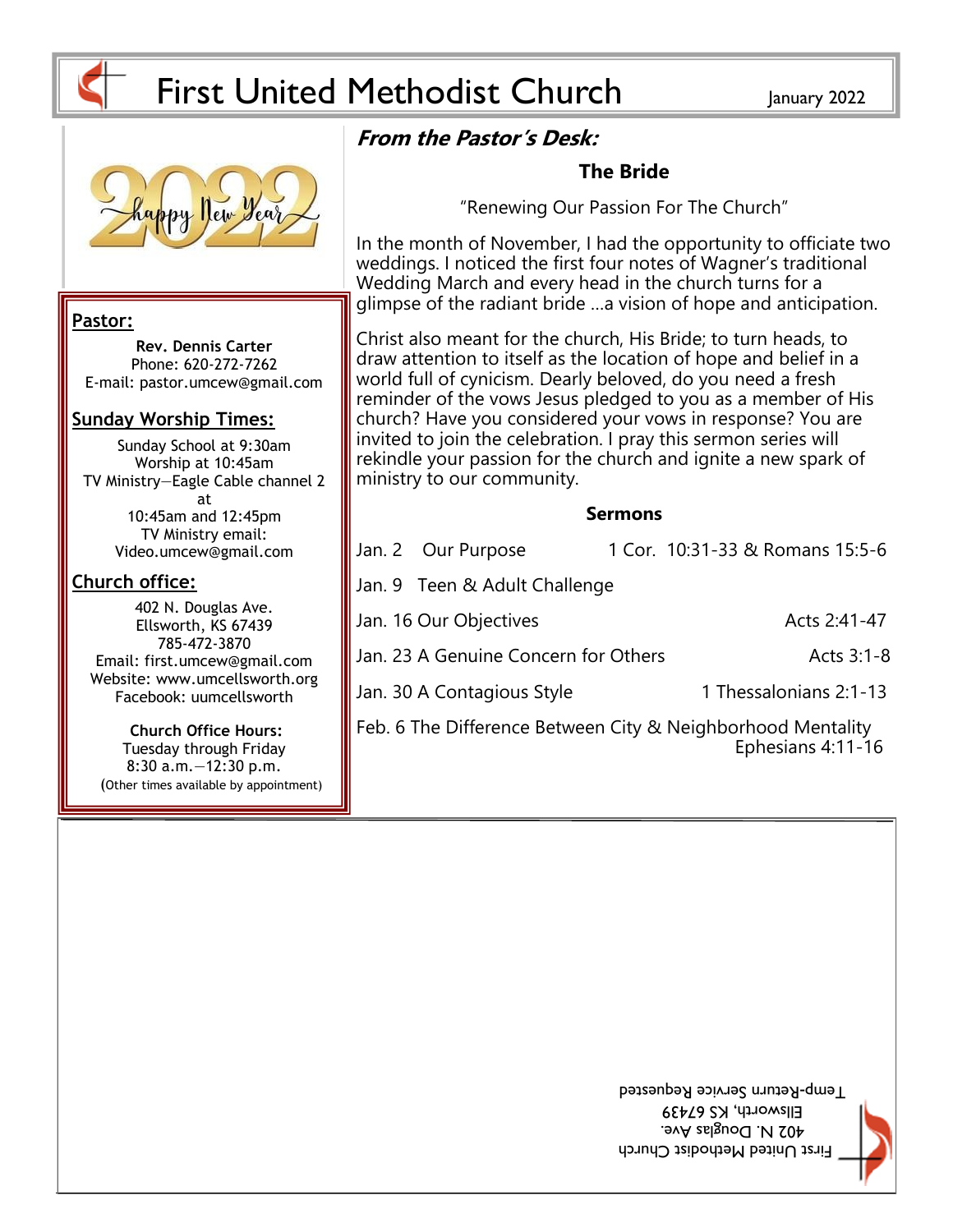## Kids of the Kingdom/Kids with a Mission:

What a wild and crazy December! There's something about turning that calendar page that gets kids ready for Christmas! What a great opportunity to share the

Good News of Jesus' birth, life, and God's plan for our salvation! We had our highest number of children attending this month – 82 in k-4th grades, so we continue to thank God for this time of loving on His kidseven when some aren't so very lovable. Volunteers have been fantastic filling in as needed when the quarantines made things interesting. Plans to go caroling didn't materialize when those nasty winds blew through! There was no way we could cancel our meeting that day and leave the kids on their own, so we met anyway and sang more inside, then watched a video in the safety of the basement! Of course we also had times for hugs and reassurance that God is with us all.the.time. No matter what!! isn't He just wonderful?

We will start the New Year with New Testament stories of Jesus, building up to Easter's JOY! Please continue to pray for our children- and adult helpers, too! Thank you for encouragement and financial support as well. We need each other in this family of God!

### **Guest Speakers**

Sunday, Jan. 9 speakers from Adult & Teen Challenge in Topeka will have a presentation during worship. Adult & Teen Challenge provides Christian faith-based, residential care to young people and adults who struggle with life-controlling problems. There will be items to purchase after worship.

THANK YOU

A huge thank you to Deanna for taking me to and from the emergency room, Thanks, also, to Pat for the soup and advice. Thanks, also, to Ann for the meals she brought. Karen

Thank you to our church family and SPPRC for the Christmas gifts. I want to thank the church family for all their prayer, love and kindness while I was under the weather.

What a blessing to be a part of this Church family.

In Christ Love and Service, Pastor Dennis

Thank you for the gifts, the kind words, & all the years of support as the church secretary. You will always be our church family.

Cunningham Family





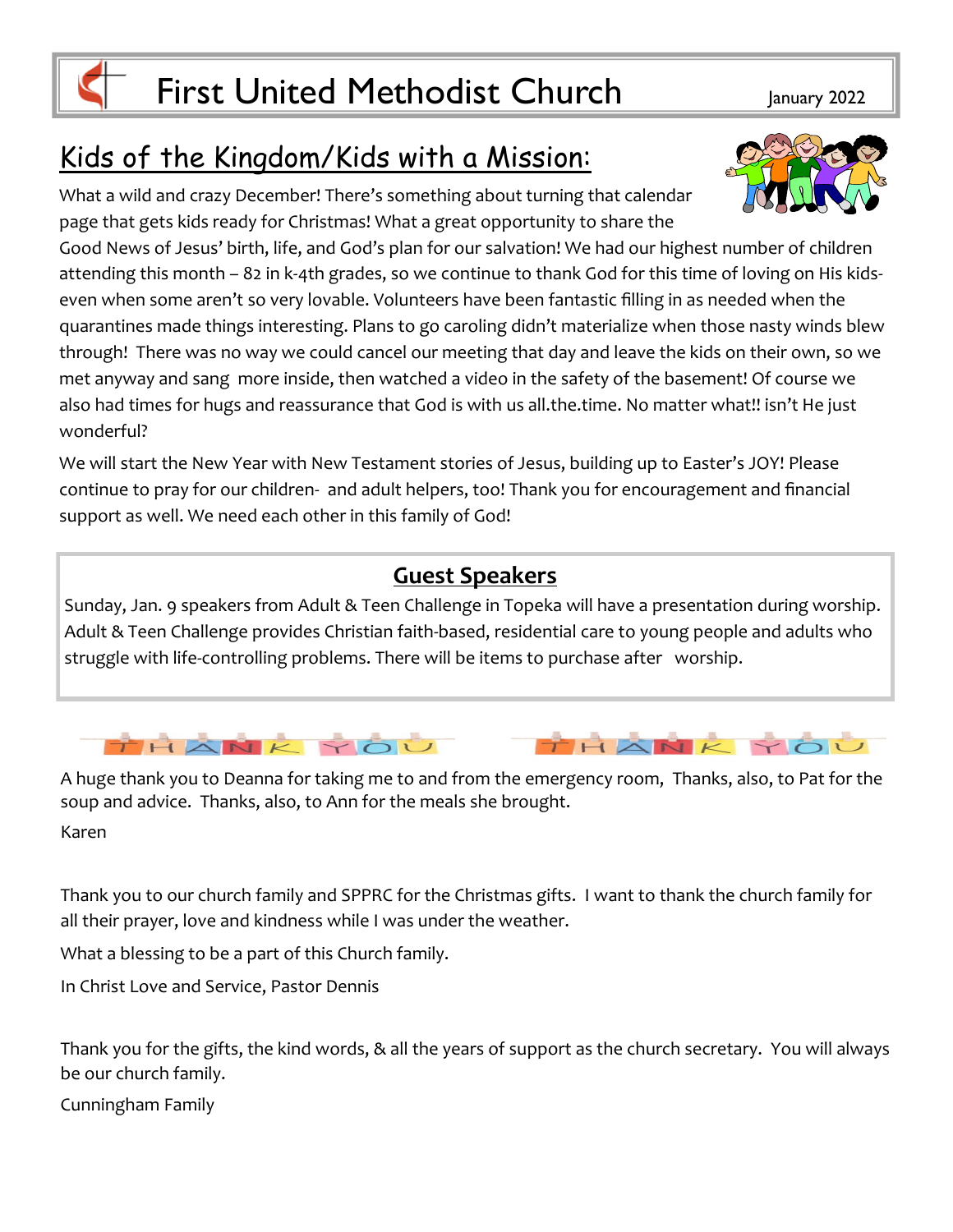

# First United Methodist Church January 2022

### **Weekly Activities:**

### **Sundays:**

9:30 am—Sunday School 10:45 am—Worship in sanctuary 8:00 pm—AA/Al-Anon Meeting (North Building) **Tuesdays:** 8:00 pm—AA/Al-Anon Meeting (North Building) **Wednesdays:** 3:05 pm—Kids of the Kingdom/Kids with a Mission 6:15 pm—Jr/Sr High Youth Group **Thursdays:** 9:30 am—Women's Bible Study 8:00 pm—AA/Al-Anon Meeting (North Building)

### **January Calendar:**

Sun, Jan. 2—Holy Communion 12:00 pm—Trustee Meeting Tues, Jan. 4 10:00 am—Aktion Club Meeting (Parlor) 6:30 pm—Leadership Meeting Wed, Jan. 5 7:00 pm—Choir Practice Fri. Jan 7 3:00 pm—Friday Fun Kanopolis Sun. Jan 9—Adult & Teen Challenge Mon., Jan. 10 6:30 pm Finance/Stewardship Team Meeting Tues, Jan. 11 10:30 am—Missions/Evangelism Meeting Wed, Jan. 12 8:30 am—Ministerial Alliance Meeting (Zoom) 7:00 pm—Choir Practice Thurs, Jan. 13 2:00 pm—Faith & Hope Circle 7:00 pm—Honor & Glory Circle Sun, Jan. 16—Moment 4 Missions 8:00 am—United Methodist Men-Breakfast 6:00 pm—4-H Ash Creek Meeting Mon, Jan. 17 2:00 pm—Prairie West Devotional Tues, Jan. 18 10:00 am—Aktion Club Meeting (Parlor) 6:30 pm—Worship Team Meeting Mon. Jan. 24 6:30 pm—SPPR Meeting Thur. Jan 27 6:30 pm—Education Team Meeting

### **Recent Prayer Requests:**

Ron Lowry's Family, Dorothy Thomas, Scott Davis, Judy Milazzo

### **Continued Prayers for**:

Dr. Ken Miller's Family, Roberta Waymaster, Tiffany Wooten Lowe, Debi Coe's Family, Wesley Chastain, Vanessa Rose, Jr. Schultz's Family, Bill Herrington's Family, Dora Maze, Carol Tanton, Tom Maze, Sylvia McNeal, Rose Doubrava, Donna Davis, Jim Schulz, Betty Carter, Penny Swift-Kelly, Alan Falk, Rhonda Hoffhines-Blair, Steve Noren, Judy Gebhardt, Bonnie Stinchcomb, Judy Toman, Karen Kerr

\*\*Continued prayers will be listed for 3 months. Please contact the church office to continue on the list.\*\*



was the first person with a tablet downloading data from the cloud

### **January 80+ & Shut-In Birthdays**

<del></del>

**6th— Ted Landon**  407 W. 8th St Ellsworth 67439

ELEKTRATIVAT ETA ELEKTRATIVAT ETA ELEKTRATIVAT ETA ELEKTRATIVAT ETA ELEKTRATIVAT ETA ELEKTRATIVAT ETA ELEKTRAT

**ARAMANANANANANANANA** 

**18th—Betty Rathbun** 1305 Aylward Ave, EW 67439